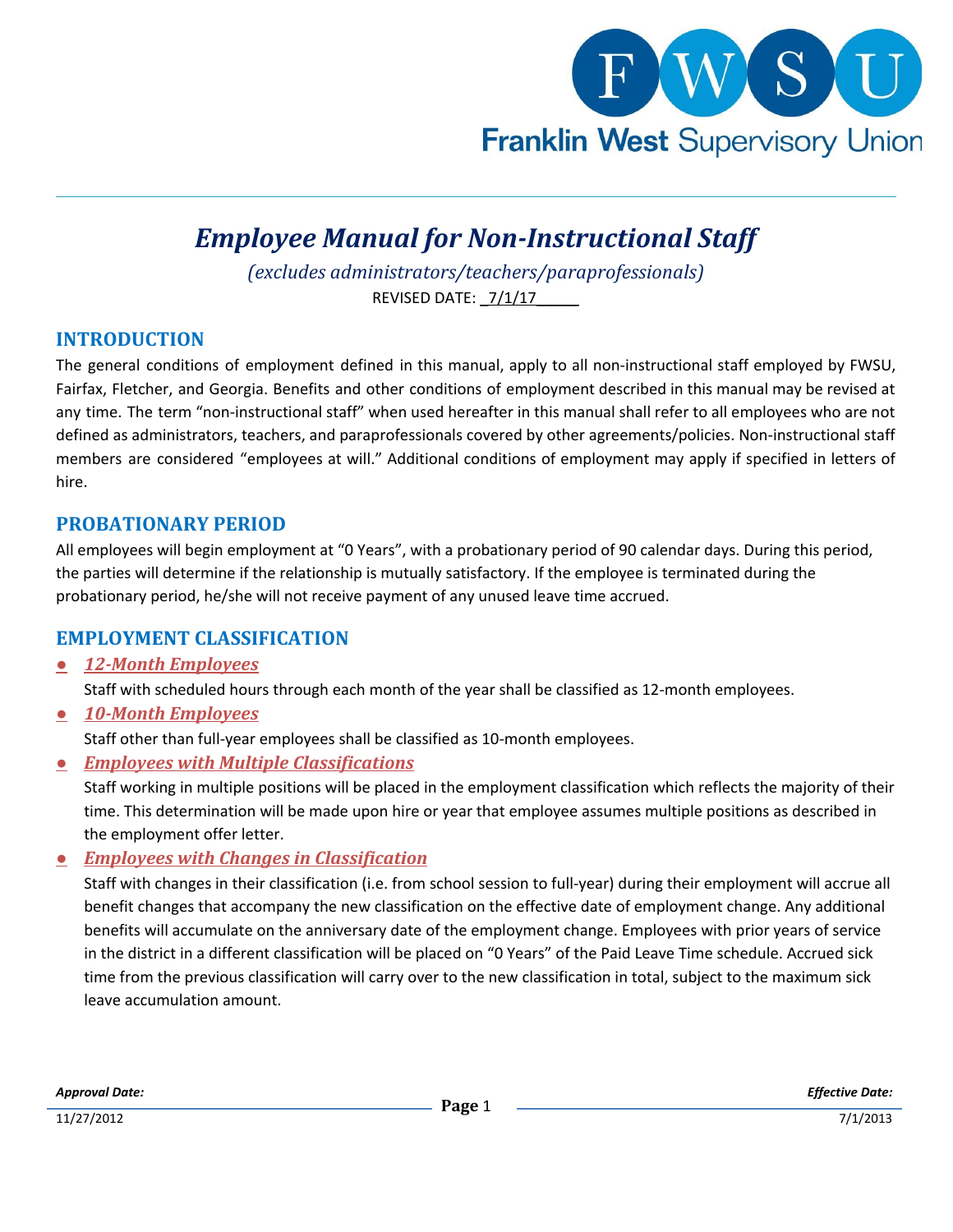# **NON-INSTRUCTIONAL STAFF PAID LEAVE TIME DEFINITIONS**

Paid leave time is available to employees who are absent from work during their normal work day. In no case may the employees' work hours plus paid leave time exceed their normal work day (i.e., 8 hours for a full-time employee).

- BEREAVEMENT: Available to use upon the death of a direct family member. A direct family member shall be *defined as spouse, children, parents, siblings, in-laws, grandparents, grandchildren, or members of the immediate household. Requested exceptions for other than a direct family member shall be determined by the Administrator.*
- HOLIDAYS: Holidays in the itemized list become available as they occur. The employee is eligible for holiday pay *based on continuous employment surrounding the holiday. Employees on unpaid leave will not receive holiday pay.*
- PERSONAL: Personal days are available for time needed to attend to personal matters that occur during work *hours.*
- SICK: Sick leave may be used for personal illness or illness in the immediate family, which requires the presence of the employee. The immediate family shall be defined as spouse, children, parents or a member of the immediate *household.*
- VACATION: Vacation days must be approved in advance by an Administrator. The amount of paid vacation time *shown in the schedule assumes completion of a full-year of service (see Termination section page 7).*
- *●* **PROFESSIONAL:** *Professional days are available for professional development during work hours. Administrator pre-approval is required and additional days may be provided at the discretion of the Administrator.*

## **OTHER LEAVE THAT MAY BE AVAILABLE:**

- SNOW DAYS- 12 MONTH EMPLOYEES: The safe winter travel of all our employees is of paramount importance. There will be times when some of our schools are closed, but non-instructional staff will be able to safely travel to work. It may be necessary to wait until roads are cleared and/or take additional commuting time to ensure safety. Should the Superintendent close all administrative offices in the case of a state-wide travel ban, employees will be notified of such closure by an Administrator, no leave time will be required and employees will be paid for a normal work day. No exceptions will be made unless approved by the Superintendent. In all other snow day instances, employees must use their paid personal/holiday/vacation leave. To assist with this provision, 1 personal day will be reserved for use as a paid snow day and will not be available for use as defined under "personal" day until April 15th.
- **SNOW DAYS -10 MONTH EMPLOYEES:** When school is closed the employee should not report to work, and will *not receive any pay unless he/she elects to use available personal/holiday time.*
- **JURY DUTY:** An employee who is asked to serve for jury duty shall be paid their typical compensation rate for a maximum of two weeks. Documentation of time served may be requested by the administrator or human resources. Failure to produce such documentation within ten days of request shall void any benefit under this section. If *additional time is required, arrangements must be made on an individual basis with the administrator.*

*Approval Date:*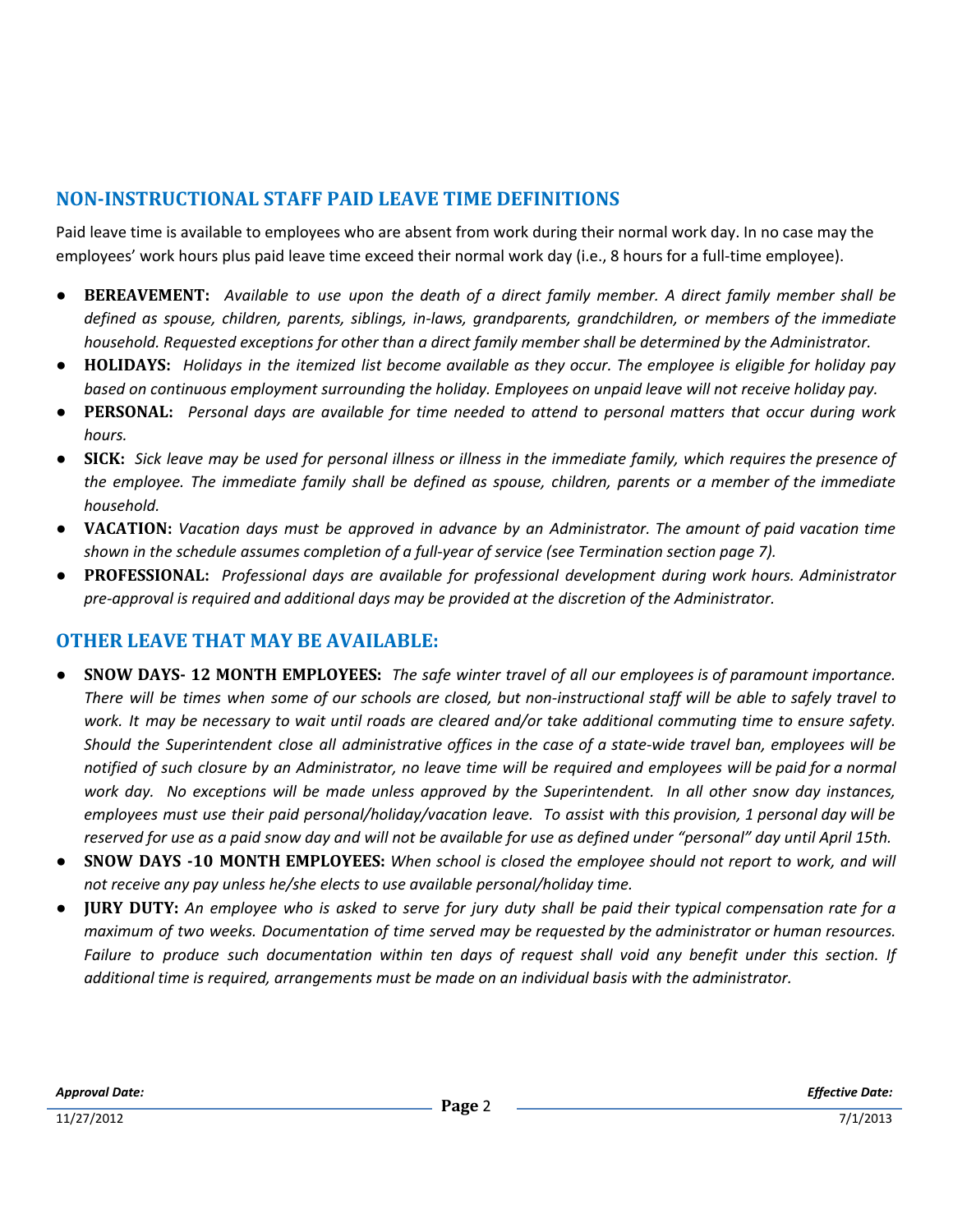# ➢ **12-MONTH EMPLOYEE BENEFITS (Full-Time/1.0 FTE = 40 Hours per Week)**

| <b>PAID LEAVE TIME</b>                                |                               |                            |                             |                |                                          |                |                              |                |                                       |                |
|-------------------------------------------------------|-------------------------------|----------------------------|-----------------------------|----------------|------------------------------------------|----------------|------------------------------|----------------|---------------------------------------|----------------|
| <b>Years of</b><br><b>Service</b><br><b>Completed</b> | 0 Years                       | 1 Year                     | 2 Years                     | 3 Years        | 4 Years                                  | 5 Years        | 6 Years                      | 7 Years        | 8 Years                               | $9+ Years$     |
| <b>Bereavement</b>                                    | 3                             | 3                          | 3                           | 3              | 3                                        | 3              | 3                            | 3              | 3                                     | 3              |
| <b>Holidays</b>                                       | 12                            | 12                         | 12                          | 12             | 12                                       | 12             | 12                           | 12             | 12                                    | 12             |
| <b>Personal</b>                                       | 2                             | $\overline{2}$             | $\overline{2}$              | $\overline{2}$ | $\overline{2}$                           | $\overline{2}$ | 2                            | $\overline{2}$ | $\overline{2}$                        | $\overline{2}$ |
| <b>Personal/Snow</b>                                  | $\mathbf{1}$                  | 1                          | $\mathbf{1}$                | $\mathbf{1}$   | $\mathbf{1}$                             | $\mathbf{1}$   | 1                            | $\mathbf{1}$   | 1                                     |                |
| <b>Professional</b>                                   | 3                             | 3                          | 3                           | 3              | 3                                        | 3              | 3                            | 3              | 3                                     | 3              |
| Prof. Dev.                                            | 3 UVM Credits (or equivalent) |                            |                             |                |                                          |                |                              |                |                                       |                |
| <b>Sick</b>                                           | 12                            | 12                         | 13                          | 13             | 14                                       | 14             | 15                           | 15             | 15                                    | 15             |
| <b>Vacation</b><br>and a state of                     | $10*$                         | 10<br>$\sim$ $\sim$ $\sim$ | 10<br>$\lambda \lambda = 1$ | 12             | 12<br>$\sim$ $\sim$ $\sim$ $\sim$ $\sim$ | 15             | 15<br><b>STATE OF STREET</b> | 18             | 18<br>$\sim$ $\sim$ $\sim$<br>$-1.11$ | 20             |

*\*New non-instructional employees shall be placed on "0 Years" and will accrue 1 vacation day per month to a maximum of 10, until employee reaches first anniversary date. Upon reaching their first anniversary date, employees will advance to "1 Year". Annual paid leave time may not exceed their Years of Service Completed. Advancement thereafter will occur on July 1st . A total of up to 75 sick days may be carried over. The maximum accumulation for sick leave time is 90 days. Up to a one work-week equivalent of vacation time may be carried over through August 31st of the following fiscal year.*

### **TWELVE PAID HOLIDAYS**

*Floating holidays may be used upon approval of Administrator*

Independence Day Bennington Battle Day (Floating Holiday) Labor Day Veteran's Day (Floating Holiday) Thanksgiving Day Day-After Thanksgiving

Christmas Eve Christmas New Year's Day President's Day (Floating Holiday) Town Meeting Day (Floating Holiday) Memorial Day

#### **INSURANCE BENEFITS**

| <b>TYPE</b>   | <b>DESCRIPTION</b>                                                                                                                                                                                                                                                                                                                                                                        |
|---------------|-------------------------------------------------------------------------------------------------------------------------------------------------------------------------------------------------------------------------------------------------------------------------------------------------------------------------------------------------------------------------------------------|
| <b>Health</b> | 7/1/17-12/31/17 Vermont Health Connect BC/BS Plans OR<br><b>VEHI Plans depending on location</b><br>From 1/1/18 forward VEHI Health Plans (4 options)<br>Single/2-Adults/ Parent-Child(ren)/Family coverage is available<br>Employer pays:<br>From 7/1-12/31/17:<br>80% of the VHP premium towards the Single/2-Adults/Family Plans<br>\$1,160 monthly towards the Parent-Child(ren) Plan |

*Approval Date:*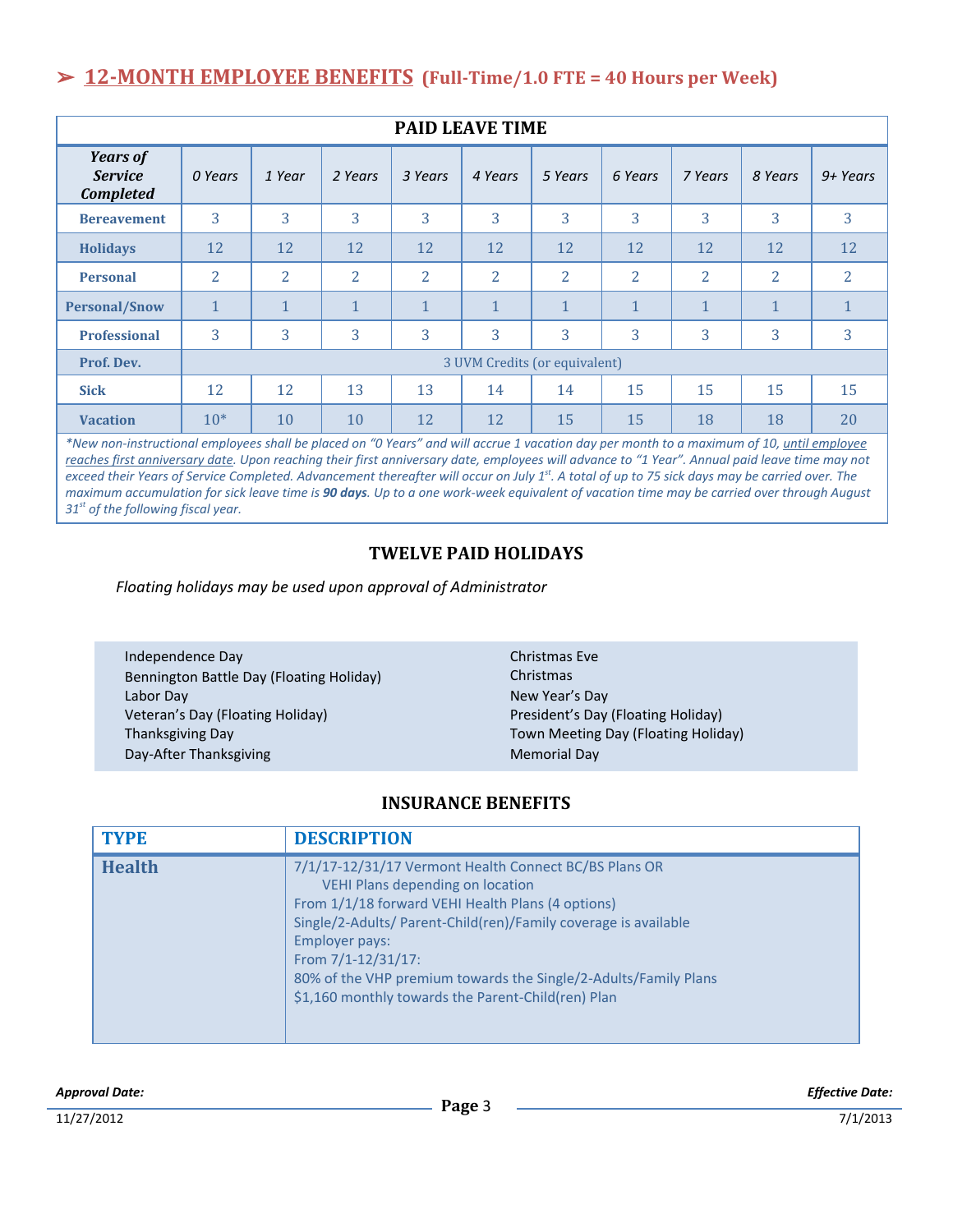|                   | As of 1/1/18, the employer pays the following monthly amounts:<br>Single = $$572.75$<br>2-Adults = $$1,124.67$<br>Parent-Child(ren) = $$990.00$<br>Family = $$1,516.50$                                                                                                                                                                                                                                    |
|-------------------|------------------------------------------------------------------------------------------------------------------------------------------------------------------------------------------------------------------------------------------------------------------------------------------------------------------------------------------------------------------------------------------------------------|
|                   | Future employer contribution to be determined annually by the Board<br>Employee is responsible for the remainder of the premium                                                                                                                                                                                                                                                                            |
| <b>Dental</b>     | <b>CBA Blue Self-Insured Dental Plan</b><br>Single/2-Person/Family coverage is available<br>Employer pays 100% of the total premium                                                                                                                                                                                                                                                                        |
| <b>Life</b>       | Lincoln Financial<br>The benefit is based on the following salary tiers:<br><b>Earning Threshold</b> Life Insurance Benefit<br>$$0 \text{ to } $25,000 = $62,500$<br>$$25,001$ to $$50,000 = $112,500$<br>$$50,001$ to $$75,000 = $168,750$<br>$$75,001$ to $$100,000 = $200,000$<br>$$100,001$ to $$150,000 = $300,000$<br>Death/Accidental Dismemberment Plan<br>Employer pays 100% of the total premium |
| <b>Disability</b> | Lincoln Financial<br>60% of monthly earnings to a maximum of \$7,500 per month<br>Employer pays 100% of the total premium, even for part-time employees<br>Employee pays income taxes on value of premium                                                                                                                                                                                                  |

# **OTHER BENEFITS**

| <b>TYPE</b>                                 | <b>DESCRIPTION</b>                                                                                                                                                                                                                                                                                                                                                                                  |
|---------------------------------------------|-----------------------------------------------------------------------------------------------------------------------------------------------------------------------------------------------------------------------------------------------------------------------------------------------------------------------------------------------------------------------------------------------------|
| <b>Municipal</b><br><b>Retirement</b>       | VT State Municipal Employee Retirement System (VMERS)<br>Defined Benefit Pension Plan<br>Mandatory participation for full-time non-instructional staff<br>Standard employee contribution as of 7/1/17 is 4.875%. Employer pays 5.50%<br>(Fletcher employee contribution is 2.5%. Employer pays 4%)                                                                                                  |
| 403(b)                                      | ASPIRE/PensionWorks<br>Employee-Directed Retirement Investment Plan<br>Employee optional contribution up to IRS limits<br>No employer contribution                                                                                                                                                                                                                                                  |
| <b>Cafeteria Section</b><br><b>125 Plan</b> | <b>FWSU Administered Pre-Tax Benefit Plan</b><br>Dependent Care Expenses<br>Employee-elected coverage<br>For Employees Not on High Deductible Health Insurance Plans:<br><b>Medical Expenses</b><br>No employer contribution<br>For Employees on High Deductible Health Insurance Plans:<br><b>Limited Purpose Medical Expenses</b><br>Employer will put 50% of premium savings into Employee's HSA |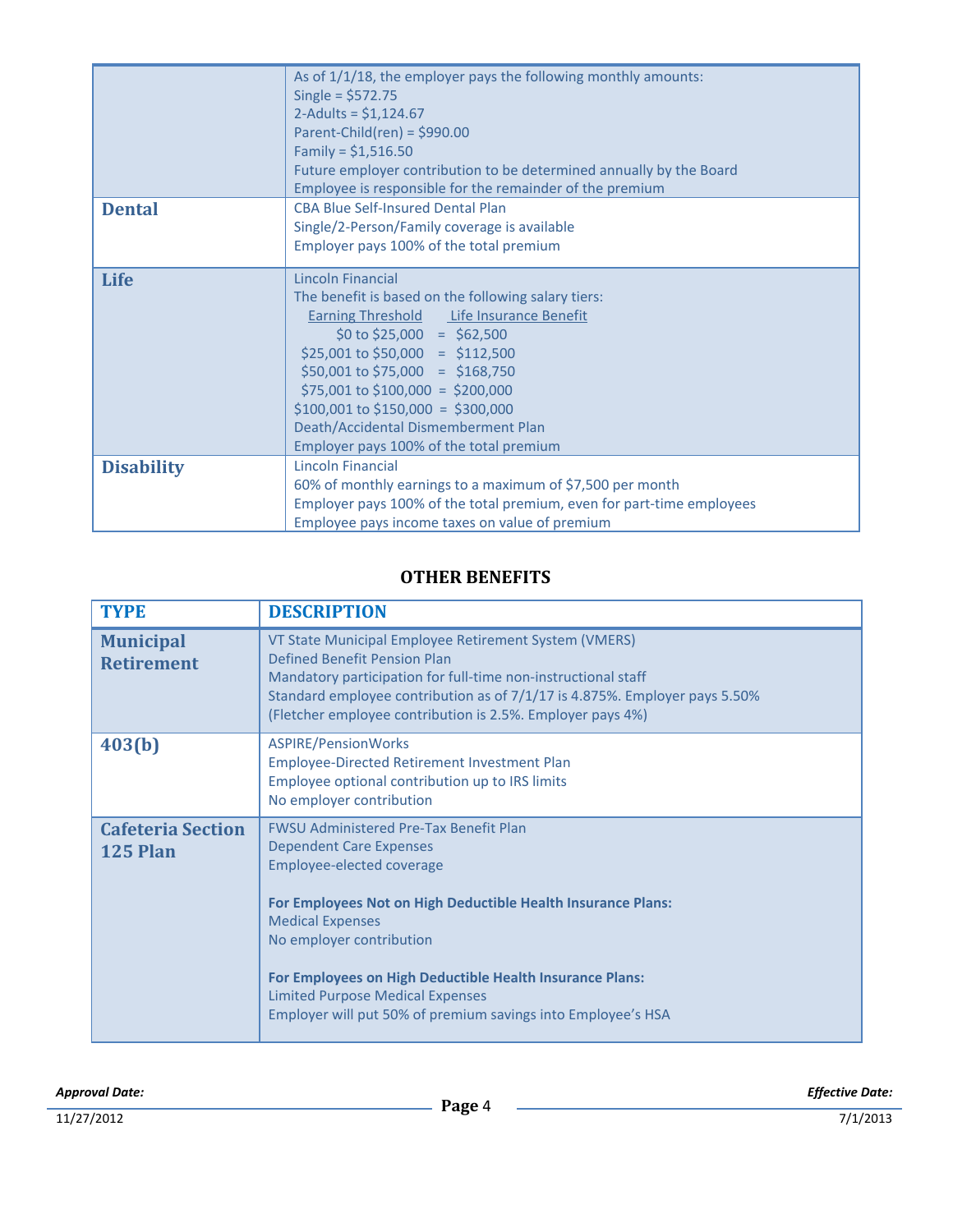|                                          | Employer Monthly Contributions as of 1/1/18 are the following:<br><b>Gold CDHP:</b><br>Single = $$24.73$<br>2-Adults = $$70.96$<br>Parent-Child(ren) = $$90.49$<br>Family = $$33.50$<br><b>Silver CDHP:</b><br>Single = $$58.21$<br>2-Adults = $$105.99$<br>Parent-Child(ren) = $$110.37$<br>Family = $$108.95$                                   |
|------------------------------------------|---------------------------------------------------------------------------------------------------------------------------------------------------------------------------------------------------------------------------------------------------------------------------------------------------------------------------------------------------|
| <b>Health Insurance</b><br><b>Buyout</b> | <b>FWSU Administered</b><br>Must qualify for FWSU Health Insurance Coverage and Cafeteria Section 125 Plan<br>(20 work hours per week minimum)<br>\$2,100 Annual Benefit<br>Tax-Family Certification of Coverage in another group insurance plan required<br>Eligibility contingent upon waiver of health insurance coverage for full fiscal year |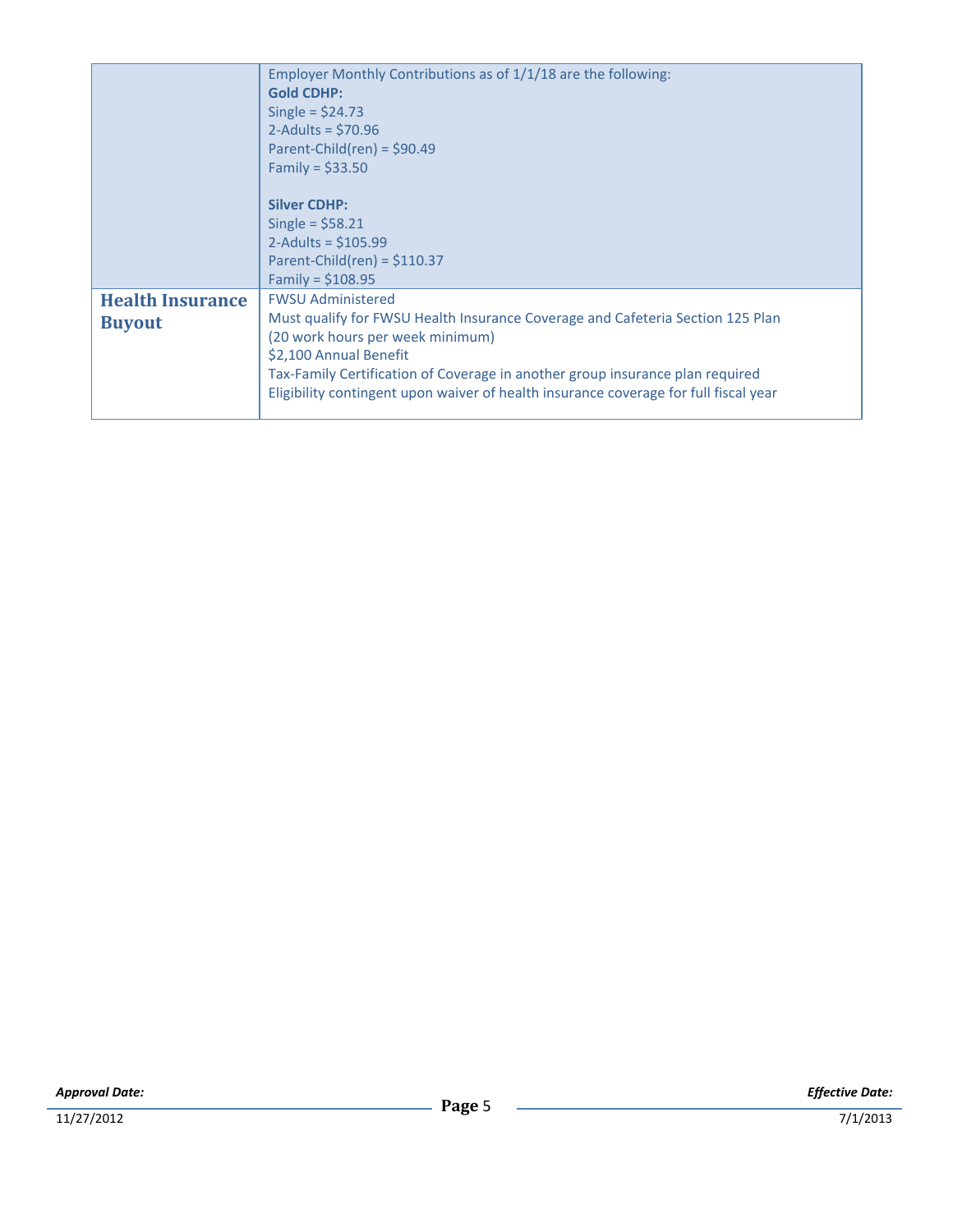# ➢ **10-MONTH EMPLOYEE BENEFITS (Full-Time/1.0 FTE = 30-40 hours per week)**

| <b>PAID LEAVE TIME</b>                                                                                                                         |                               |          |          |          |          |          |          |          |          |            |
|------------------------------------------------------------------------------------------------------------------------------------------------|-------------------------------|----------|----------|----------|----------|----------|----------|----------|----------|------------|
| <b>Years of</b><br><b>Service</b><br><b>Completed</b>                                                                                          | 0 Years                       | 1 Year   | 2 Years  | 3 Years  | 4 Years  | 5 Years  | 6 Years  | 7 Years  | 8 Years  | $9+ Years$ |
| <b>Bereavement</b>                                                                                                                             | 3                             | 3        | 3        | 3        | 3        | 3        | 3        | 3        | 3        | 3          |
| <b>Holidays</b>                                                                                                                                | 7                             | 7        | 7        | 7        | 7        | 7        | 7        | 7        | 7        | 7          |
| <b>Personal</b>                                                                                                                                | 3                             | 3        | 3        | 3        | 3        | 3        | 3        | 3        | 3        | 3          |
| <b>Professional</b>                                                                                                                            | 3                             | 3        | 3        | 3        | 3        | 3        | 3        | 3        | 3        | 3          |
| <b>Prof Dev</b>                                                                                                                                | 3 UVM Credits (or equivalent) |          |          |          |          |          |          |          |          |            |
| <b>Sick</b>                                                                                                                                    | 6                             | 12       | 12       | 12       | 12       | 12       | 12       | 12       | 12       | 12         |
| <b>Vacation</b>                                                                                                                                | $\theta$                      | $\theta$ | $\theta$ | $\theta$ | $\theta$ | $\theta$ | $\theta$ | $\theta$ | $\theta$ | $\theta$   |
| *New non-instructional employees shall be placed on "0 Years." Upon reaching their first anniversary date, employees will advance to "1 Year". |                               |          |          |          |          |          |          |          |          |            |

*Annual paid leave time may not exceed their Years of Service Completed. Advancement thereafter will occur on July 1st . A total of up to 43 sick days may be carried over. The maximum accumulation for sick leave time is 55 days.*

#### **SEVEN PAID HOLIDAYS**

*Floating holidays may be used on non-student days*

| Labor Day<br>Thanksgiving Day<br>Day-After Thanksgiving<br>Christmas | New Year's Day<br>Town Meeting Day (Floating Holiday)<br><b>Memorial Day</b> |
|----------------------------------------------------------------------|------------------------------------------------------------------------------|
|----------------------------------------------------------------------|------------------------------------------------------------------------------|

## **INSURANCE BENEFITS**

| <b>TYPE</b>       | <b>DESCRIPTION</b>                                                                                                                                                                                                                                                                                                                                                                                                                                                                                 |
|-------------------|----------------------------------------------------------------------------------------------------------------------------------------------------------------------------------------------------------------------------------------------------------------------------------------------------------------------------------------------------------------------------------------------------------------------------------------------------------------------------------------------------|
| <b>Health</b>     | 7/1/17-12/31/17 Vermont Health Connect BC/BS Plans OR<br><b>VEHI Plans depending on location</b><br>From 1/1/18 forward VEHI Health Plans (4 options)<br>Single/2-Adults/Parent-Child(ren)/Family coverage is available<br>Employer pays a set amount of the total premium as follows:<br>From $7/1/17 - 12/31/17 = $2,000$<br>As of $1/1/18 = $5,652$ for calendar year<br>Future employer contribution to be determined by the Board<br>Employee is responsible for the remainder of the premium |
| <b>Disability</b> | Lincoln Financial<br>60% of monthly earnings to a maximum of \$7,500 per month<br>Employer pays 100% of the total premium<br>Employee pays income taxes on value of premium                                                                                                                                                                                                                                                                                                                        |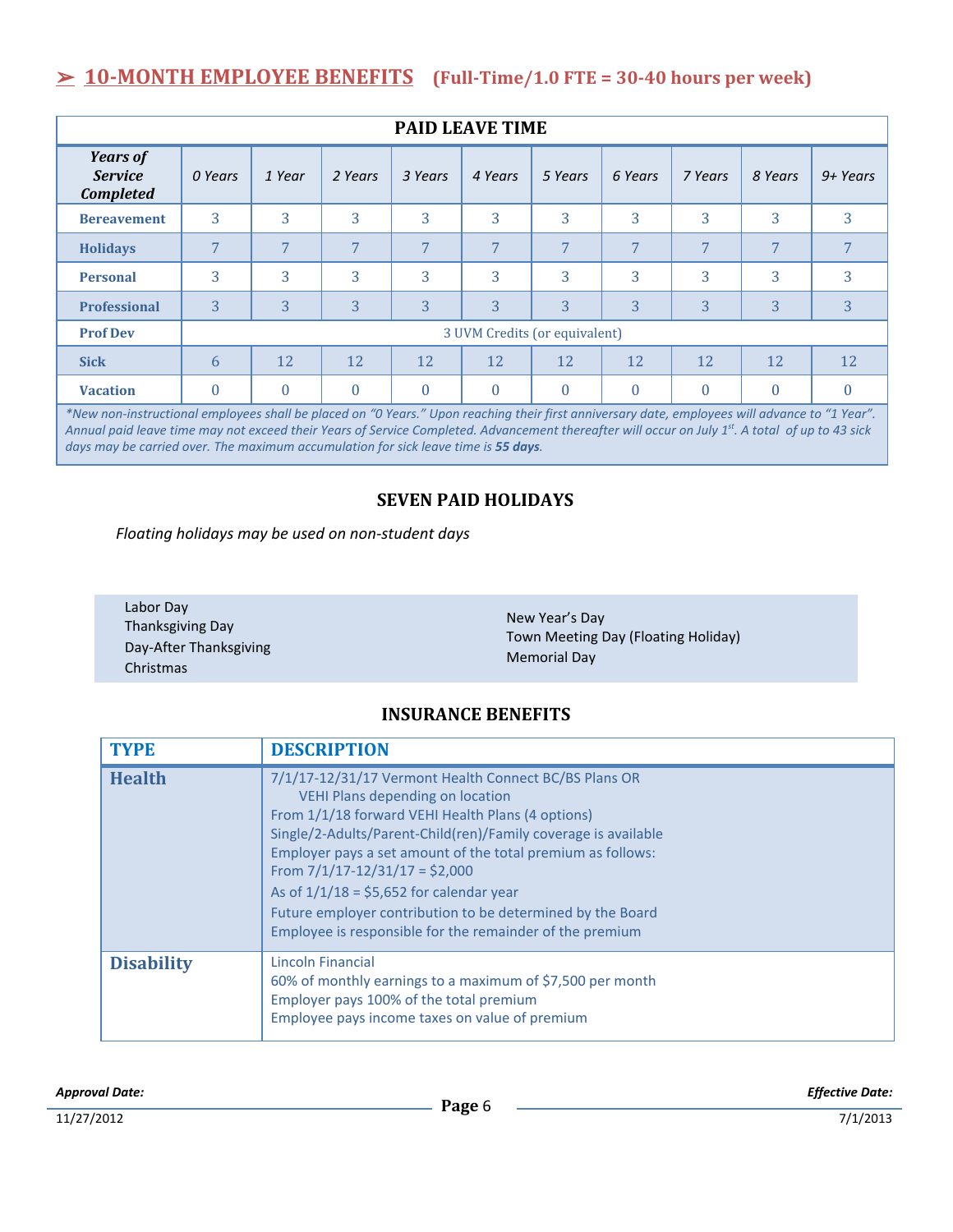# **OTHER BENEFITS**

| <b>TYPE</b>                              | <b>DESCRIPTION</b>                                                                                                                                                                                                                                                                                                                                                                                                                                                                                               |
|------------------------------------------|------------------------------------------------------------------------------------------------------------------------------------------------------------------------------------------------------------------------------------------------------------------------------------------------------------------------------------------------------------------------------------------------------------------------------------------------------------------------------------------------------------------|
| <b>Municipal</b><br><b>Retirement</b>    | VT State Municipal Employee Retirement System (VMERS)<br>Defined-Benefit Pension Plan<br>Mandatory participation for full-time non-instructional staff<br>Standard employee contribution as of 7/1/17 is 4.875%. Employer pays 5.50%<br>(Fletcher employee contribution is 2.5%. Employer pays 4%)                                                                                                                                                                                                               |
| 403(b)                                   | <b>ASPIRE/PensionWorks</b><br>Employee-Directed Retirement Investment Plan<br>Employee optional contribution up to IRS limits<br>No employer contribution                                                                                                                                                                                                                                                                                                                                                        |
| <b>Cafeteria Section</b><br>125 Plan     | <b>FWSU Administered Pre-Tax Benefit Plan</b><br><b>Dependent Care Expenses</b><br><b>Employee-elected coverage</b><br>No employer contribution<br>For Employees Not on High Deductible Health Insurance Plans:<br><b>Medical Expenses</b><br>For Employees on High Deductible Health Insurance Plans:<br><b>Limited Purpose Medical Expenses</b>                                                                                                                                                                |
| <b>Health Insurance</b><br><b>Buyout</b> | <b>FWSU Administered</b><br>Must qualify for FWSU Health Insurance Coverage and Cafeteria Section 125 Plan<br>(20 work hours per week minimum)<br>Grandfathered Employees eligible for buyout prior to 5/15/2012 are eligible for a \$1,500<br><b>Annual Benefit</b><br>All other Employees eligible for buyout = \$500 Annual Benefit<br>Tax- Family Certification of Coverage in another group insurance plan required<br>Eligibility contingent upon waiver of health insurance coverage for full fiscal year |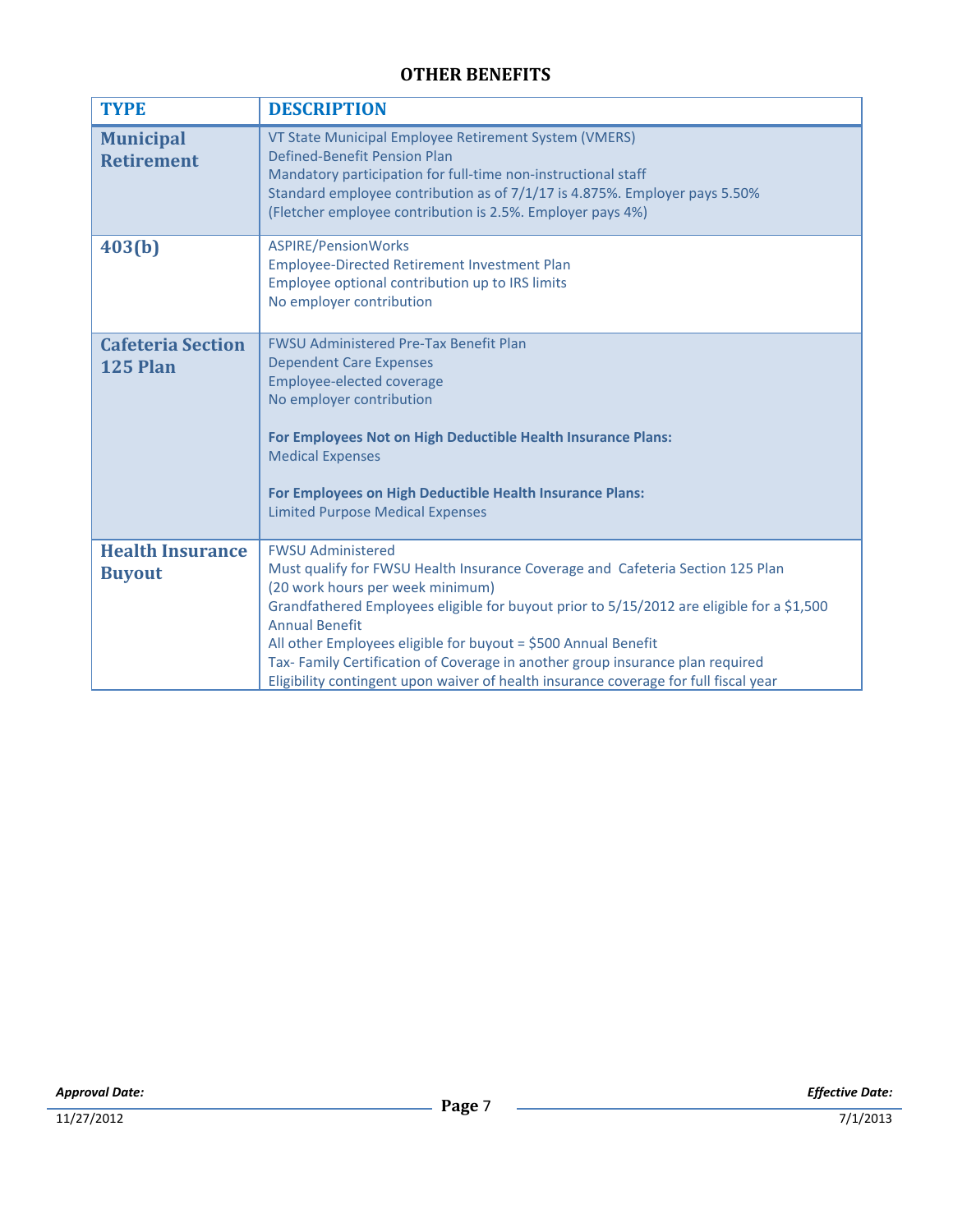# **PART-TIME EMPLOYEE BENEFITS (Less Than 1.0 FTE)**

- *● 12-Month Employees Working Less Than 40 Hours Per Week*
- *● 10 Month Employees Working Less Than 30 Hours Per Week*

Participation in 403(b) program is available to every employee. Eligibility to participate in all other benefit options is based on hours worked. Eligibility determination varies by plan provider. See Human Resources for details.

## **BENEFITS FOR EMPLOYEES WITH CHANGES IN EMPLOYMENT STATUS**

- *● 12-Month Employees Working Less Than 12 Months*
- *● 10 Month Employees Working Less Than 10 Months*

Employees who are hired and work less than their designated employment classification due to reasons such as leave without pay, termination, or mid-year hire will have benefits and leave time pro-rated based on actual hours worked. Eligibility to participate in benefit options may change based on hours worked. See Human Resources for details.

## **SALARY & WAGES**

Compensation for non-instructional staff will be outlined by individual letters of hire by the administration. Initial hire rate is determined by Human Resources, School Administration, and the Superintendent. Raises are determined annually by each Board during the budget process.

#### **SUMMER EMPLOYMENT**

For 10-month employees, summer employment opportunities may be available. For non-required, non-directed summer work, FWSU will compensate employees as follows:

> **PARAPROFESSIONALS:** *Hourly rate based on the Paraprofessional Master Agreement* **TUTORS:** *\$18 per hour* **CUSTODIAN:** *\$11 per hour* **OTHER:** *to be determined on an individual basis*

## **OVERTIME**

The total hours recorded in the employee's weekly timesheet should not exceed 40 hours for a full-time employee. Any overtime is discouraged and compensation for overtime hours must be approved in advance by the employee's supervisor. Failure to get prior approval will result in disciplinary procedures. The calculation of overtime hours will be based on actual hours worked per week. Any paid time off will not be included as actual hours worked.

## **PROFESSIONAL DEVELOPMENT/TRAVEL**

Non-Instructional Staff who wish participate in a professional development activity, must submit a Professional Development Request in the electronic system for prior approval by Administrator and appropriate accounting contact. All costs to be incurred for the activity must be stated in the form (i.e., registration, lodging, meals, mileage, etc.). The amount available for professional development is the equivalent dollar value of three credits at the UVM rate. This

*Approval Date:*